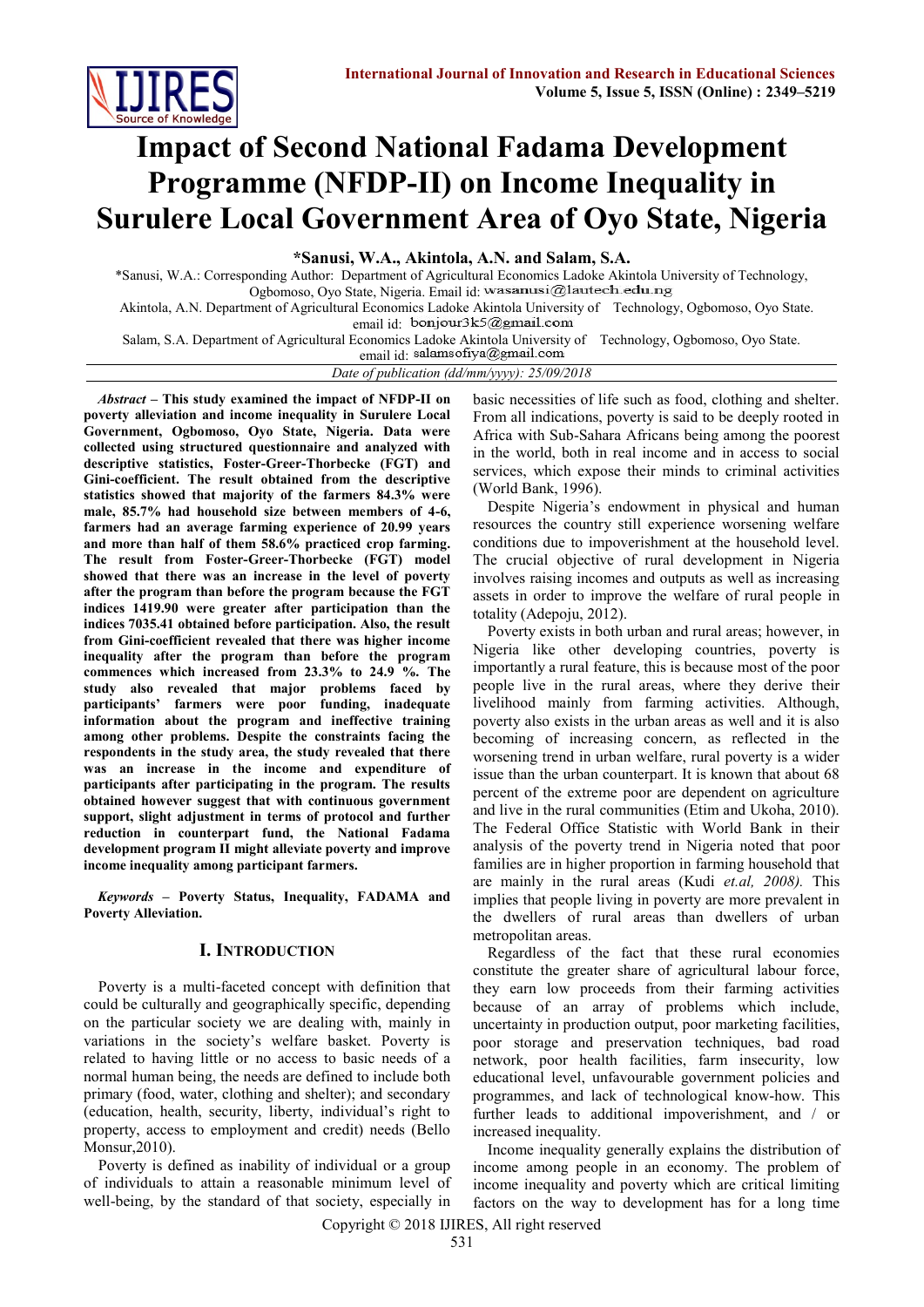

been a cause for concern to the Nigerian government. Levels of inequalities have been aggravated in Nigeria as a result of the new causes associated with technology change, lack of good governance, corruption, weak democratic institutions and past military rule which did not allow free discussion of issues or formulation of truly representative governance organs in the society. (Akinlade *et.al*, 2011).

FAO has consistently listed Nigeria among countries that are technically unable to meet their food needs from rain fed agriculture at low level inputs (Banta, *et.al 2008)*. Also, the devastating effect of desertification and drought in the last three decades on the dry sub-humid and semiarid agro-ecological zones of Nigeria have made the Nigerian government to embark on massive investment in small-holder irrigation (Adeolu and Taiwo, 2004).

In an attempt to deal with the problem of poverty through poverty alleviation program in an agrarian country like Nigeria, knowledge of poverty profile is essential. It has been empirically established that low productivity in agriculture is the cause of high incidence of poverty in Nigeria. This is obvious as agriculture is the mainstay of Nigeria's economy contributing about 42% to total GDP and employing about 77% of the working population (Adeolu and Taiwo, 2004). It therefore imperative that any policy measure aimed at alleviating poverty must take agriculture and rural development into consideration. The federal government has put in place policies, programs and projects over the years aimed at boosting food production, encouraging economic growth and alleviating rural poverty in the country with the persistence of poverty.

The implementation of the second National FADAMA Development Programme (NFDP II) commenced in January 2004 and it is expected to last for 6 years with expected results of increase in income of farmers, employment and reduction in poverty as the major outcome (Kudi *et.al, 2008)*. Fadama II project was introduced in 2004 to be implemented in 11 states (Adamawa, Bauchi, Ogun, Gombe, Imo, Kaduna, Kebbi, Lagos, Niger, Oyo and Taraba) and the Federal Capital Territory (FCT). The major objective was to address noted shortcomings in the implementation of Fadama I project. Fadama II project used Community-Driven Development (CDD) approach as a targeting instrument bottom-up approach which is a negation of top bottom approach employed in Fadama I project (Muhammad *et.al,* 2011*).*

The word "Fadama" in Hausa local language (one of the Nigeria's largest tribes) means a low lying area which is susceptible periodic seasonal flooding. Fadama farming therefore implies cultivation or growing of crop under irrigation in the river flood plain. This implies that it is a farming that operates in the dry seasons. This is because the flood plains are inaccessible during the normal farming season. Vivian., *et al (2012)* explained that the Federal Government impressed by the achievement of FADAMA I, approached the African Development Bank (ADB) for support in expanding the achievement of FADAMA I in scope and in size. To achieve its broad objective, Fadama Development Project (FDP) adopted the communitydriven development (CDD) approach much in line with the development bank policies and strategies for Nigeria which emphases in poverty reduction, private sector leadership and beneficiary participation. The NFDP II is a follow up of the first phase of the NFDP I, which had it main objective of exploiting ground water using simple drilling technique for increased Fadama production. The Fadama II objective was to sustainably increase the income of Fadama Resources Users (FRUs). Those who depend directly or indirectly on Fadama resources (that is, farmers, pastoralist, fisher-men, hunters, gatherers and service providers) through empowering communities to take charge of their development agenda (that is, each community would decide what they want before funding any project) and by so doing reducing conflicts between Fadama users. The objective of the Fadama project comprises of five components which includes: capacity building, Fadama infrastructure, pilot assets acquisition support, demand advisory services and project management, monitoring and evaluation.

According to Ephraim (2007), the Nigerian government launched Fadama II in 2005, a World Bank-funded project intended to increase the income of farmers, fishers, and other poor people in the low-lying floodplains, or Fadama areas, where poverty is concentrated. The incentives of the NFDP program are to reduce the rising index of standard of poor standard of living in some states across Nigeria. Since the mid 70's, an increasingly persuasive argument has emerged that if development project are to have any sustained impact on rural poverty, then the rural people themselves should participate and have some say in the planning and implementation of such rural projects. Those involved in ruraldevelopment projects are constantly seeking to understand theapparentinability of such projects to have a sustained impact on poverty. New strategies such as "integrated development" and basic needs" for example are suggested and tried, we have had decades with emphases on an economic growth, but we have not had "distribution". It is argued that if we are to meaningfully tackle rural poverty, then the rural poor must be brought into the development process and participation in the planning process (World conference on agrarian reform and rural development, 1988).

In view of the above, this study is broadly designed to examine the impact of the NFDP II on the socio-economic status of the farmers and specifically to assess the extent to which participation in the program has significant effect on the alleviation of the poverty level and income inequality of farmers in the Surulere local government area of Ogbomoso, Oyo state.

Thus, the study aims at providing answers to the following research questions.

- 1. What are the socio-economic characteristics of the participants in the study area?
- 2. What are the major benefits derived from participating in the NFDP - II?
- 3. What are the major problems encountered in participating in NFDP - II?
- 4. What is the poverty level and income inequality of farmers involved in NFDP - II before and after the pr- -ogram was established in the study area?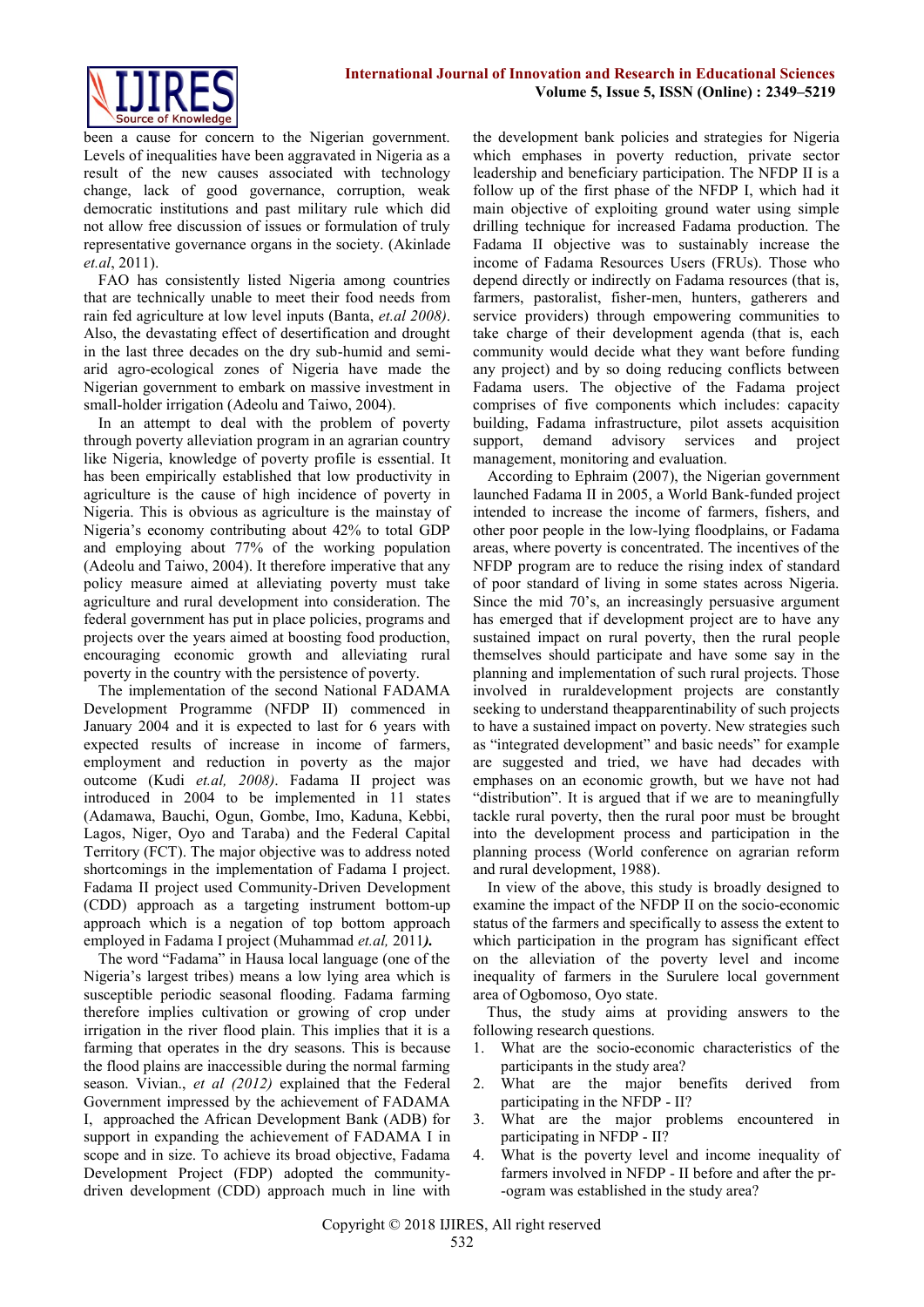

The remainder of this paper is organized as follows; section II presents the methodology. In section III we discuss our results. Finally, the last section is conclusion and recommendation.

#### **II. METHODOLOGY**

Surulere Local Government was created out of the then Ogbomosho Local Government area (LGA), an agricultur- -al zone of Oyo State on the 11<sup>th</sup> of May 1989. The LGA comprises of different villages, which are rural in nature. It has an area of  $23 \text{km}^2$  with population was approximately 142,070 at the 2006 census. The Local Government is divided into ten political wards which comprises of towns and villages. They are Oko, Igbon-Ganbari, Iresaadu, Iregba, Iresaapa, Arolu, Ilajue, Iwofin, Manyin, and Baya Oje. Each of these towns have their own traditional leader with a given titles. The main economic activities of the residents of the towns that make up Surulere local government area is farming and the main produce from their farming activity are yam, cocoa, palm oil, maize and tobacco.

## **III. POPULATION OF THE STUDY AREA**

Farmers who participated in second National Fadama Development Project (NFDP-II) in the study area.

#### **IV. SAMPLING TECHNIQUE AND AMPLE SIZE**

The primary data for this study were obtained through the use of well-structured questionnaire to administer selected participating farmers in NFDP - II program. A multistage sampling technique was employed for the study. The first stage was the simple random selection of two towns; Oko and Iresaapa in Surulere local governmemt area of Oyo stste, Nigeria. The second stage involved the selection of FADAMA user's group (FUG) from each town. And the last stage was selection of thirty five (35) respondents from each FUG. The number of respondents used in each state was proportionate to the population size of the local government. In all, seventy (70) respondents were sampled in Surulere local government of Oyo state, Nigeria.

#### **V. DATA ANALYSIS**

Data collected were analysed using descriptive analysis, Foster Greer Thorbecke (FGT) Poverty for poverty measurement and Gini-coeffent for measuring income inequality. While the descriptive analysis involved the use of tables, percentages, frequency count, and mean.

#### **VI. MODEL SPECIFICATION**

**FGT Poverty Measures** FGT (1984) poverty index was employed to ascertain the poverty status of farmers and this was then used to profile them based on their socio economic characteristics. The measure relates to different dimensions of poverty, Po,  $P_1$ , and  $P_2$  for head count (Incidence), depth (gap) and severity of poverty respectively. The three measures were based on a single formula but each index puts different weights on the degree to which a household or individual falls below the poverty line. The popularly used FGT (Foster Greer Thorbecke) weighted poverty index for quantitative poverty assessment used is as specified below:

$$
P \propto = \frac{1}{N} \sum_{i=1}^{q} \left( \frac{z_i - \gamma_i}{z_i} \right) \tag{1}
$$

Where,

$$
P\alpha
$$
 = The weighted powerty index for the  $i_{th}$  sub-group.

- $\alpha$  = Foster-Greer-Thorbecke (FGT) index and takes on the values of 0, 1 and 2 for incidence, gap and severity of poverty measures respectively.
- $Z_1$  = The poverty line for the ith sub-group.
- $q =$ The number of individuals below the poverty line.
- $N =$  The total number of individuals in the reference population.
- $Y_i$  = The per capita income of household j in the subgroup i.
- $Z_1 Y_{ij}$  = Poverty gap of the i<sub>th</sub> household.

$$
\frac{Z_1 - Y_i}{Z} = \text{Poverty gap ratio.}
$$

The quantity in bracket is the proportionate shortfall of expenditure/income below the poverty line.

 $\frac{q}{r}$  = The proportion of the population that falls below the poverty line.

- If  $\alpha = 0$ , then FGT measures the incidence of poverty.
- If  $\alpha = 1$ , then FGT measures the gap of poverty.
- If  $\alpha = 2$ , then FGT measures the severity of poverty.

**Income inequality** of Fadama participants' farmer was achieved by using Gini-coefficient. The Gini coefficient estimate provides information with respects to the level of income inequality among the respondents in the study area. The closer of the coefficient to 1 the higher the inequalities while the closer to zero indicates low income inequality. To calculate Gini - coefficient, Morduch and Sicular (2002) noted that where incomes are considered so that  $Y_1 \leq Y_2 \leq Y_3 \leq \ldots \leq Y_n$ .

The Gini coefficient is given by

$$
I_{Gini}(Y) = \sum_{i=1}^{n} a_i (Y)Y
$$
 (2)

$$
a_i(Y) = \frac{2}{n^2 \mu} \left[ i - \frac{n+1}{2} \right] \tag{3}
$$

$$
I_{Gini}(Y) = \frac{2}{n^2 \mu} \sum_{i=1}^{n} \left[ i - \frac{n+1}{2} \right] Y_i
$$
 (4)

**Where** 

- n = Number of observations.
- $\mu$  = Mean of the distribution.
- $Y_i$  = Income of the ith household  $a_i(Y_i)$  is the weight.
- $i =$  Corresponding rank of total income.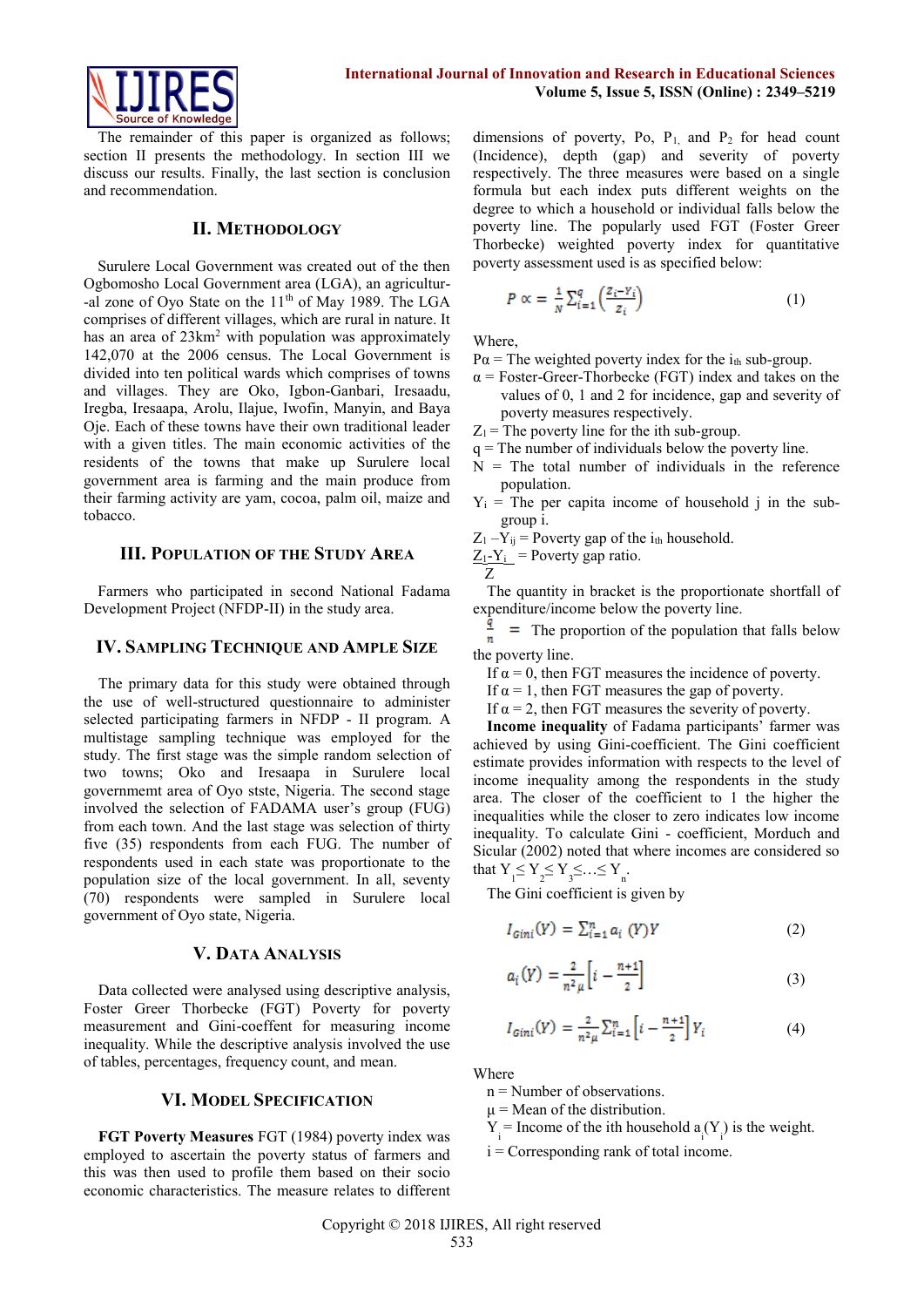

#### **VII. RESULTS AND DISCUSSION**

### *Socio-Economic Characteristics of Respondents*

**Distribution of respondents by age:** Table I shows that majority of respondents were within the age range of 51- 60 with 51.5% in the study area. This was followed by age of the respondents within the range of 41-50 with 25.7%. Respondens' ages above 60 were the least with 2.7%. On average, the mean age was 53.29 years, showing that most of the respondents are within active and virile age group.

**Distribution of Respondents by sex**: The percentage of male (84.3%) was rated above female percentage (15.7%) in the study area. Low percentage of female respondents might be due to the belief that agricultural activities were tedious and involved a lot of energy.

**Distribution of respondents by marital status:** Again, table I shows that majority of the famers in the study area were married with the percentage of 81.4%, percentage of single respondents was 5.7%, while divorced and widow were 1.4% and 11.4% respectively.

**Distribution of respondents by the number of years spent in school:** majority of the respondents 35.7% attended primary school. 25.7% had no formal education, also 25.7% of the respondents attended secondary school while 12.9% attended tertiary institution. This implies that majority of the respondents did have formal education.

**Distribution of respondents by religion:** majority of the respondents in the study area were Christians which accounted for 85.7 % of respondent while 7.1% accounts for Muslims, also 7.1% of the respondents were traditional worshippers

**Distribution of respondents by occupation:** more than half of respondents 58.6% in the study area were practicing crop farming. 27.1% of the respondents practiced livestock farming, 5.7% of the respondents were food processors, and also 5.7% of he respondents were artisans while only 2.9% were civil servants together with crop farming.

**Distribution of respondents by their farm size:** Table I also shows that 92.9% of the respondents had farm size between 1-2 hectares while 7.1% had 2.1-3 hectares of farm land. This might be as result of land fragmentation due to land ownership

**Distribution of respondents by their farm year experience:** It can be shown from table I that farmers with 11-20 years of experience constituted the highest percentage by 35.7%. While 32.9% of respondents had farming experience within the ranges of 21-30 years. Respondents within the range of 1-10 years of experience and more than 30 years of experience were 18.6% and 12.9% respectively.

**Distribution of respondents by their household size:** majority of the respondents in the study area had family size within the range of 4-6 children or dependents which accounted for about 85.7% of the whole respondents. It was discovered that their farming activities were enhanced by this large family size through easy division of labour and reduction in the cost of labour. 7.1% were with family size within the range of 7-9, 5.7% had household size within the range of 1-3 children or dependents while the l-east percentage 1.4% were above 9 household size.

| Table I. Socio-economic characteristics of respondents. |                          |            |  |  |
|---------------------------------------------------------|--------------------------|------------|--|--|
| <b>Variables</b>                                        | Frequency                | Percentage |  |  |
| Age (years)                                             |                          |            |  |  |
| < 30                                                    | $\mathbf{0}$             | 0          |  |  |
| 31-40                                                   | 4                        | 5.7        |  |  |
| $41 - 50$                                               | 18                       | 25.7       |  |  |
| 51-60                                                   | 36                       | 51.5       |  |  |
| >60                                                     | 12                       | 17.1       |  |  |
| <b>Sex</b>                                              |                          |            |  |  |
| Male                                                    | 59                       | 84.3       |  |  |
| Female                                                  | 11                       | 15.7       |  |  |
| <b>Marital Status</b>                                   |                          |            |  |  |
| Single                                                  | 4                        | 5.7        |  |  |
| Married                                                 | 57                       | 81.4       |  |  |
| Divorced                                                | 1                        | 1.4        |  |  |
| Widow                                                   | 8                        | 11.4       |  |  |
| <b>Educational status</b>                               |                          |            |  |  |
| No formal education                                     | 18                       | 25.7       |  |  |
| Primary school                                          | 25                       | 35.7       |  |  |
| Secondary school                                        | 18                       | 25.7       |  |  |
| Tertiary institution                                    | 9                        | 12.9       |  |  |
| Religion                                                |                          |            |  |  |
| Christianity                                            | 60                       | 85.7       |  |  |
| Islam                                                   | 5                        | 7.1        |  |  |
| Traditional                                             | 5                        | 7.1        |  |  |
| Occupation                                              |                          |            |  |  |
| Crop farming                                            | 41                       | 58.6       |  |  |
| Livestock farming                                       | 19                       | 27.1       |  |  |
| Food processing                                         | $\overline{4}$           | 5.7        |  |  |
| Civil Servant                                           | $\overline{c}$           | 2.9        |  |  |
| Artisan                                                 | $\overline{\mathcal{L}}$ | 5.7        |  |  |
| Farm size(hectares)                                     |                          |            |  |  |
| $1 - 2$                                                 | 65                       | 92.9       |  |  |
| $2.1 - 3$                                               | 5                        | 7.1        |  |  |
| <b>Experience (Years)</b>                               |                          |            |  |  |
| $1 - 10$                                                | 13                       | 18.6       |  |  |
| $11 - 20$                                               | 25                       | 35.7       |  |  |
| 21-30                                                   | 23                       | 32.9       |  |  |
| >30                                                     | 9                        | 12.9       |  |  |
| household size                                          |                          |            |  |  |
| $1 - 3$                                                 | $\overline{4}$           | 5.7        |  |  |
| $4 - 6$                                                 | 60                       | 85.7       |  |  |
| $7-9$                                                   | 5                        | 7.1        |  |  |
| >9                                                      | 1                        | 1.4        |  |  |

Source: Field Survey 2012

## **VIII. POVERTY LEVEL OF RESPONDENTS BEFORE AND AFTER THE NFDP-II PROGRAM**

## *Monthly Income of Respondents before Participating in Program:*

Table II indicates that 40% of the respondents had monthly income of above 50,000, this may be as a result of their high level of literacy and ability to accommodate innovation. 15.7% had monthly income within 21,000- 30,000 and 41,000-50,000. Only 4.3% made income less than 10,000. The average income before participation was 47714.29 Naira.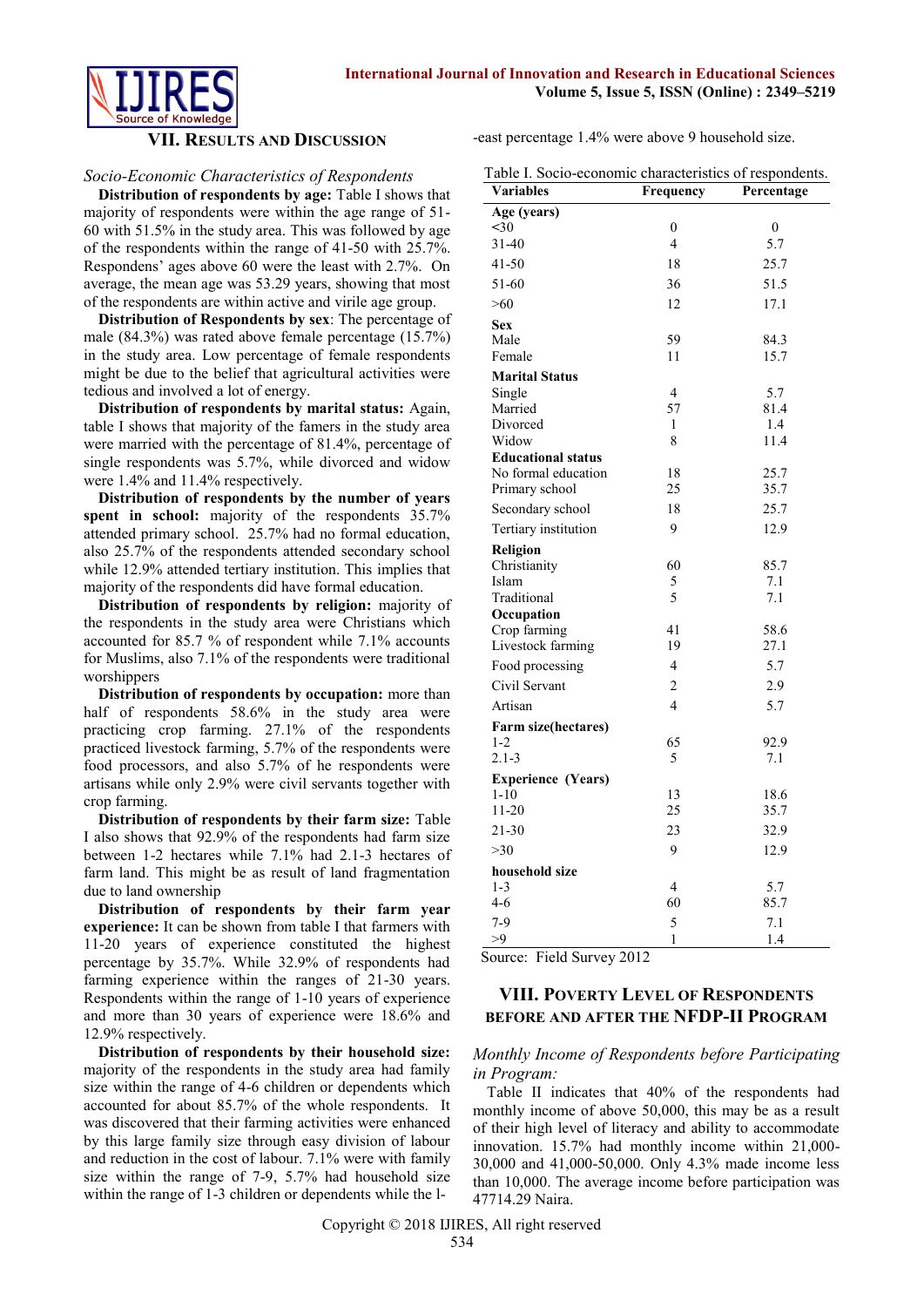

Table II: Frequency and percentage distribution by monthly income before program.

| <b>Monthly income (naira)</b> | Frequency | Percentage |
|-------------------------------|-----------|------------|
| 10,000-20,000                 |           | 4.3        |
| 21,000-30,000                 | 11        | 15.7       |
| 31,000-40,000                 | 17        | 24.3       |
| 41,000-50,000                 | 11        | 15.7       |
| >50,000                       | 28        | 40         |
| Total                         | 70        | 100        |

Source: field survey, 2012

## *Monthly Expenses of respondents before Participating in Program:*

Table III indicates that 45.7% of the respondents spent between 21,000-30,000 naira which implies that some of the respondents had to look for external sources to sustain themselves 22.9% and 18.6% spent between 31,000- 40,000 and 41,000-50,000 naira respectively. 5.7% of the respondents spent within the amount of 10,000-20,000. The least of the percentage of the respondents spent 50,000 naira and above. The average expenses before participation is at 37242.86 Naira

Table III. Frequency and percentage distribution by monthly expenses before program.

| Monthly expenses (naira) | $P - P + P - P - P - P$<br>Frequency | Percentage |
|--------------------------|--------------------------------------|------------|
| 10,000-20,000            | 4                                    | 5.7        |
| 21,000-30,000            | 32                                   | 45.7       |
| 31,000-40,000            | 16                                   | 22.9       |
| 41,000-50,000            | 13                                   | 18.6       |
| >50,000                  |                                      | 71         |
| <b>Total</b>             | 70                                   | 100        |

Source: field survey, 2012

## *Monthly Income of Respondents after Participating in program:*

Table IV indicates that majority 48.5% of the respondents had monthly income above 70,000. About 17.2% and 5.7% of the respondents had monthly income within the range of 61,000-70,000 and 51,000-60,000 respectively. Only 20% of the respondents made within the range of 41,000 - 50,000 and 31,000 - 40,000. None of the respondents earned 30,000 naira and less. The average income after participation is at 78928.57 Naira.

Table IV. Frequency and percentage distribution by monthly income after program. **III.**

| Monthly income (naira) | Frequency | Percentage |
|------------------------|-----------|------------|
| ${}<$ 30,000           | U         |            |
| 31,000-40,000          | 6         | 20         |
| 41,000-50,000          | 14        | 20         |
| 51,000-60,000          | 4         | 5.7        |
| 61,000-70,000          | 12        | 17.2       |
| > 70,000               | 34        | 48.5       |
| <b>Total</b>           | 70        | 100        |

Source: field survey, 2012

*Monthly Expenses of Respondents after Participating in Program:*

Table V indicates that 27.2% of the respondents spent within the amount of 31,000-40,000. 18.6% and 17.1% spent within the amount of 41,000 - 50,000 and 61,000-

70,000 naira respectively, 11.4% spent the least amount within the range of  $21,000-30,000$ , while  $20\%$  spent 70,000 naira and above. Least of the respondents 5.7% spent within the range amount of 51,000-60,000. The average expenses after participation is at 54514.29 Naira.

|  |  | Table V. Frequency and percentage distribution by |  |
|--|--|---------------------------------------------------|--|
|  |  |                                                   |  |

| monthly expenses after program. |           |            |  |
|---------------------------------|-----------|------------|--|
| Monthly expenses (naira)        | Frequency | Percentage |  |
| 21,000-30,000                   | 8         | 11.4       |  |
| 31,000-40,000                   | 19        | 27.2       |  |
| 41,000-50,000                   | 13        | 18.6       |  |
| 51,000-60,000                   | 4         | 5.7        |  |
| 61,000-70,000                   | 12        | 17.1       |  |
| >70,000                         | 14        | 20         |  |
| Total                           | 70        | 100        |  |

Source: field survey, 2012

# **IX. MAJOR BENEFITS DERIVED BY RESPONDENTS IN PARTICIPATING IN NFDP-II PROGRAM**

Table VI shows that respondents significantly derived benefit mainly from opportunity to training, access to advisory service, increased awareness and understanding of the program with 84.3%,  $60.0\%$  and  $55.7\%$ respectively. While 47.1%, 32.9% and 25.7% of the respondents derived benefit in dispute management, improved standard of living, and access to housing facility respectively. 21.4% of respondents benefited from encouraged cooperation among rural dwellers.

Table VI. Frequency and percentage distribution by major benefit derived.

| <b>Assets</b>                       | Frequency | Percentage |
|-------------------------------------|-----------|------------|
| Opportunity to training             | 59        | 84.3       |
| Increased awareness and             | 39        | 55.7       |
| Understanding of program            |           |            |
| Encourage cooperation among         | 15        | 21.4       |
| Rural dwellers                      |           |            |
| Dispute management                  | 33        | 47.1       |
| Access to advisory service          | 42        | 60.0       |
| Improved standard of living         | 23        | 32.9       |
| Access to better housing facilities | 18        | 25.7       |

Source: Field survey, 2012 \*multiple responses

# **X. INTRODUCTION OF PROJECT TO RESPONDENTS**

Table VII shows that most of respondents were introduced to various projects in the study area. This was indicated by borehole and knapsack sprayer having highest percentage of 31.4% each. This might be due to majority of the farmers involving in crop production. The least been introduced was feed mill and palm kernel having 0% and 7.1% respectively.

Table VII. Frequency and percentage distribution of introduction to project.

| muoduotton to project.    |                  |           |
|---------------------------|------------------|-----------|
| <b>Introduced Project</b> | <b>Frequency</b> | Frequency |
| Borehole                  |                  | 31.4      |
| Feed mill                 |                  |           |
|                           |                  |           |

Copyright © 2018 IJIRES, All right reserved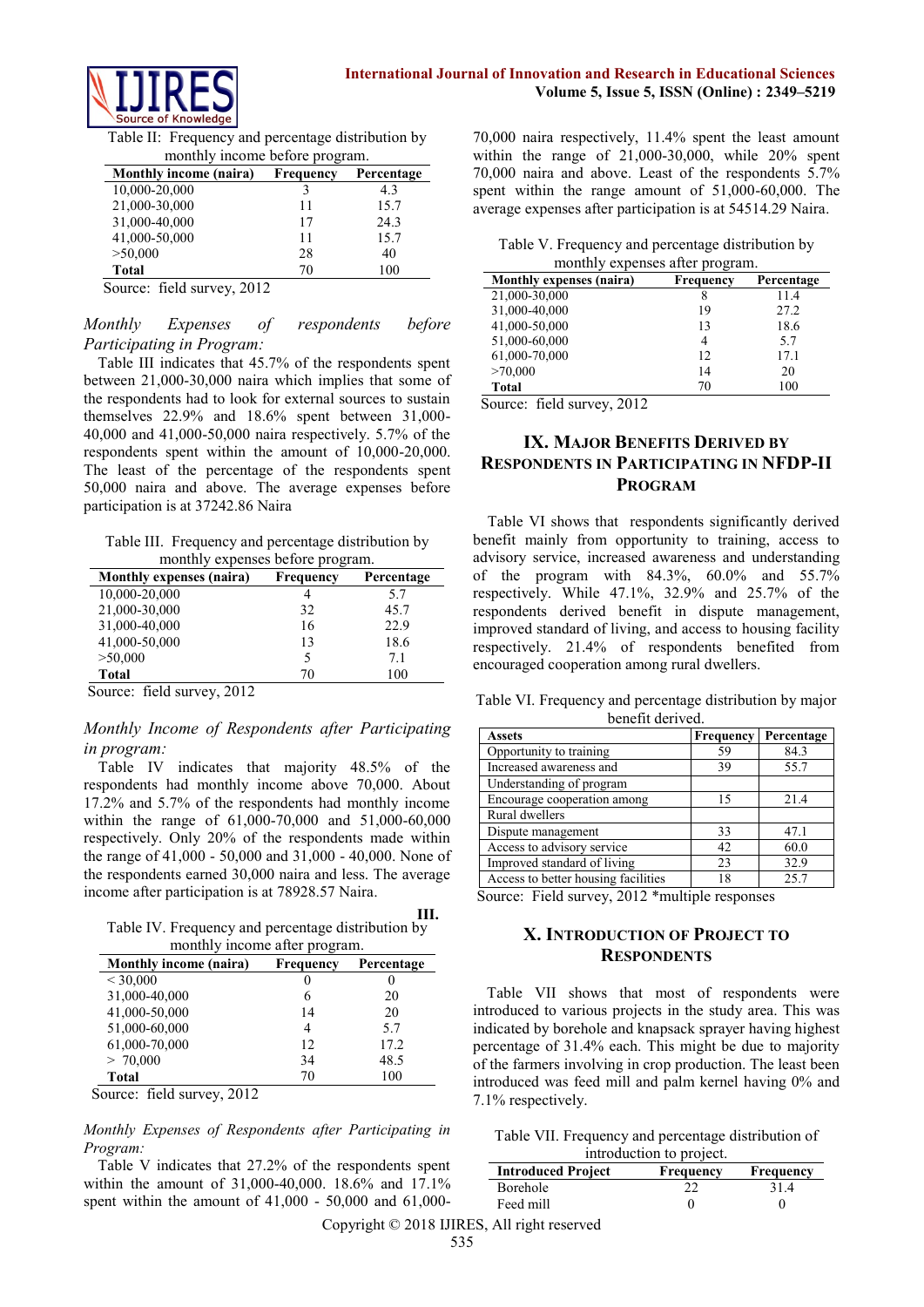

## **International Journal of Innovation and Research in Educational Sciences Volume 5, Issue 5, ISSN (Online) : 2349–5219**

| Source of Knowledge    |     |      |
|------------------------|-----|------|
| Palm kernel            |     | 71   |
| Processing centre      |     |      |
| Road rehabilitation    | 19  | 27.1 |
| Drainage               | 20  | 28.5 |
| Fish pond construction | 13  | 18.6 |
| Knapsack sprayer       | 22. | 31.4 |
| Goat and sheep pen     | x   | 11.4 |
|                        |     |      |

Source: Field survey, 2012. \*Multiple responses

# **XI. PARTICIPATION IN INTRODUCED PROJECT TO RESPONDENTS**

Table VIII shows that most of respondents in the study area participated lowly in various project.

This might be due to inadequate access to information. This was indicated by knapsack sprayer having highest percentage of 25.7% and palm kernel processing centre having 1.4%.

Table VIII: Frequency and percentage distribution of participation of introduced project.

| <b>Introduced Project</b> | Frequency | Frequency |
|---------------------------|-----------|-----------|
| Borehole                  | 13        | 18.6      |
| Feed mill                 |           |           |
| Palm kernel               |           | 1.4       |
| Processing centre         |           |           |
| Road rehabilitation       | 12        | 17.1      |
| Drainage                  |           | 11.4      |
| Fish pond construction    |           | 15.7      |
| Knapsack sprayer          | 18        | 25.7      |
| Goat and sheep pen        |           | 10.0      |

Source: field survey, 2012. \*Multiple Responses

# **XII. PROBLEMS ENCOUNTERED IN PARTICIPATING IN NFDH-II PROGRAM**

Table IX shows that source various problems encountered in participating in the program. All the respondents faced one problem or the other. Majority of the respondents encountered in adequate access to information with 62.9% and socio - cultural belief being the least problem encountered with 2.9%.

Table IX. Frequency and percentage distribution of problem encountered.

| <b>Problems encountered</b>      |     | <b>Frequency Percentage</b> |
|----------------------------------|-----|-----------------------------|
| Socio-cultural belief            |     | 2.9                         |
| Inadequate access to information | 44  | 62.9                        |
| Ineffective training             | 41  | 58.6                        |
| Poor group leadership            | 10  | 14.3                        |
| Poor attendance at meeting       | 16  | 22.9                        |
| Poor funding                     | 3.8 | 54.3                        |
| High cost of maintenance of      | 15  | 21.4                        |
| Irrigation equipment             |     |                             |
| Time wasting in processing       |     | 15.7                        |

Source: field survey, 2012. \*Multiple responses

# **XIII. SUGGESTIONS ON IMPROVING THE PROBLEMS ENCOUNTERED**

It can be shown from table X that most respondents with 48.6% suggested that there should be slight adjustment in terms of protocol guiding Fadama project execution while 14.3% suggested a complete overhaul of project with in other to aid effective planning of subsequent program.

Table X. Frequency and distribution of suggestions.

| <b>Suggestions</b>               |    | <b>Frequency Percentage</b> |
|----------------------------------|----|-----------------------------|
| Continued commitment on the      | 28 | 40                          |
| part of govt.                    |    |                             |
| Complete project overhaul        | 10 | 143                         |
| Further reduction in counterpart | 19 | 27.1                        |
| funds                            |    |                             |
| Effective input support services | 32 | 45.7                        |
| Slight adjustment in term of     | 34 | 48.6                        |
| protocol                         |    |                             |

Source: field survey, 2012. \*Multiple responses

# **XIV. RESULT OF FGT POVERTY ESTIMATES AND GINI INEQUALITY**

This section provides in-depth analysis of poverty status and income inequality status of Fadama users in the study area. The estimated poverty line of the participants sampled in NDFP-II program is presented in the table 19 below

#### *Estimation of Poverty Line:*

The poverty line is the value of expenditure that is needed to cover food and other items for healthy living. The relative poverty line was adopted in this study, the poverty line was estimated to be two-third per mean capital expenditure and this was estimated to be seven thousand and thirty five naira, forty one kobo  $(\mathbb{N} - 7035.41)$ before the program and eleven thousand, four hundreds and nineteen naira, ninety kobo (N11419.90) after the program as shown in table XI below.

Based on these two poverty lines, the FGT indices and the Gini-coefficient index were estimate for the two periods.

|  | Table XI. Poverty line of respondents before and after |  |
|--|--------------------------------------------------------|--|
|  | Fadama II program.                                     |  |

| Period                    | Poverty line $(N)$ |  |  |
|---------------------------|--------------------|--|--|
| Before                    | 7035.41            |  |  |
| A fter                    | 11419.90           |  |  |
| Source: field survey 2012 |                    |  |  |

Source: field survey, 2012

*FGT Poverty Estimates:*

Taking  $G_0$ :  $Gini$  –income inequality

P0: Poverty head count index

P1: Depth of poverty

P2: Poverty severity of respondents

A critical look at the table XII below revealed that more of the respondents who participated in NDFP-II program (57.14%) fell below the poverty line before and after the participation in the program. This revealed that there was no significant increase in the poverty headcount index of respondents sampled before and after the program. The poverty depth of Fadama users defined as the average gap or distance between the income of the average poor and poverty line. The result in table XII reveals that the income of respondents must be raised by 16.14 % before participation and 17.75% after the program for the respondents to move out of poverty.

Copyright © 2018 IJIRES, All right reserved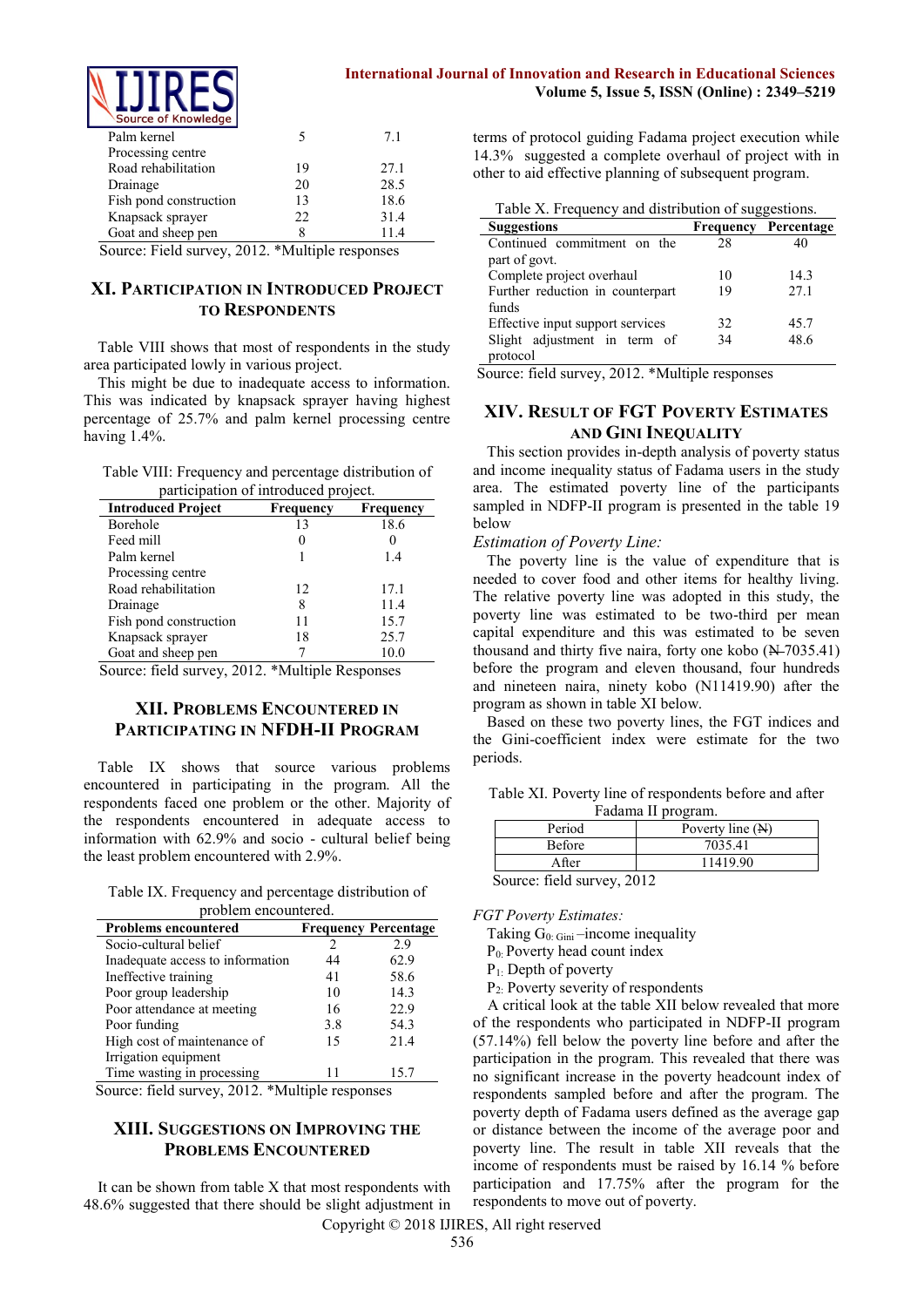

The result on severity of poverty among the respondents shows that poverty is severe after the participation in the program compared to before participation. i.e. 6.8% before and 7.2 after the program.

|  | Table XII. Percentage of Poverty and income inequality among respondents. |  |  |
|--|---------------------------------------------------------------------------|--|--|
|  |                                                                           |  |  |

| Period                      | ن سا        | r0         |            | $\mathbf{P}_{2}$ |
|-----------------------------|-------------|------------|------------|------------------|
| <b>Before</b>               | 0.233405080 | 0.57142860 | 0.16143703 | 0.06843074       |
| After                       | 0.24967112  | 0.57142860 | 17758457.  | 0.07249737       |
| Source: field survey, 2012. |             |            |            |                  |

# *Gini /S-Gini Inequality Estimates:*

The result in table XIII below shows that the respondents had higher income inequality after the program compared to the one obtained before participa- tion in the program. The relatively low income inequality might be as a result of low level of educated people participating in the NFDP-II program.

Table XIII. Percentage of Gini-coefficient before and after

| the program   |                    |            |  |
|---------------|--------------------|------------|--|
| Period        | Percentage $(\% )$ | Go         |  |
| <b>Before</b> | 23.3               | 0.23340508 |  |
| After         | 24.9               | 0.24967112 |  |
| -- - -        |                    |            |  |

Source: field survey, 2012.

This results obtained in FGT model and Ginicoefficientcorrelate and is in line with the findings of Oni et al (2007) in their study, the beneficiary impact assessment of Fadama user, with Gini-coefficient of 0.59 and 0.65 for year 2005 and 2006 and there was an increase in the FGT poverty level indices.

## **XV. CONCLUSION**

The study found out that the respondents in the study area were adults; mostly married males with large family size were actively involved in agricultural production. The FGT indices showed that the poverty level of the respondents was higher after participation in the program than before participation in the program, while the Gini coefficient also increased after participation in the NFDP-II. Thus, from all indices obtained from this study, it can be concluded that participation in NFDP-II program had no positive impact on alleviating poverty and reduction in income inequality among participating farmer in Surulere local government of Oyo state area.

Therefore the following recommendations were drawn based on the result of the findings:

- i. There is need to encourage the funding of infrastructural facilities among participants to encourage increased standard of living and continuous commitment on the part of the government in other to increase the impact it would have on the participants
- ii. Though farmers participation in the NFDP is high, efforts should be intensified to diversify agricultural practices in terms of emphasizing on other branches of agriculture other than crop farming such as live stocks, fisheries, modern bee keeping practices, agro processing etc which could lead to improvement in Nigeria's GDP and farmers rate of return on investment.
- iii. It is recommended that efforts be made by concerned authorities and bodies to further reduce counterpart fund to be paid by farmers in order to benefit from project components
- iv. Slight adjustment in terms of protocols should be made in other to increase farmers' access to funds.

#### **REFERENCES**

- [1] Adeolu, B.A. and Taiwo, A. (2004). The Impact of National Fadama Facility in Alleviating rural Poverty and Enhancing Agricultural Development in South-Western Nigeria. *Journal of Social Science, 9(3): 157-161.*
- [2] Adepoju, A.A and O.A. Oni (2012). Investigating the Endogeneity Effects of Social Capital on household Welfare in Nigeria: A control function Approach*. Quarterly Journal of International Agriculture, 51 (1): 73-96.* [www.agrar.hu](http://www.agrar.hu-berlin.de/fakultaet/departments/daoe/publ/qjia/contents/2012/1-12/Adepoju)[berlin.de/fakultaet/departments/daoe/publ/qjia/contents/2012/1-](http://www.agrar.hu-berlin.de/fakultaet/departments/daoe/publ/qjia/contents/2012/1-12/Adepoju) [12/Adepoju](http://www.agrar.hu-berlin.de/fakultaet/departments/daoe/publ/qjia/contents/2012/1-12/Adepoju)
- [3] Akinlade R.J., Yusuf S.A., Omonona B.T. and Oyekale A. S.(2011) Impact of *Fadama* project on income and inequality Of rural households in Nigeria: *Asian Research Publishing Network (ARPN) Journal of Agricultural and Biological Science 6(7): 39*
- [4] Bello Monsur (2010). Effect of Credit Access on Rural Farming Household Production in Irepodun Local Government Area of Osun State Nigeria.Unpublished B.Tech Research Work.
- [5] Balogun O.L, Adeoye A, Yusuf S.A, Akinlade R.J and Carim-Sanni A (2011). Production Efficiency of Farmers under National Fadama II Project in Oyo State, Nigeria: *International Journal of Agricultural Management & Development (IJAMAD) 2(11):10-12*
- [6] Ephraim Nkonya (2007). Fadama II: -sustainable policy for ending hunger and poverty.*international food policy research institute.* 1(1)https://docs.google.com/viewer?a=v&q=cache:isa6JV1h4hsJ :www.ifpri.org/sites/default/files/publications/os07fadama2.pdf+ ephraim+nkonya+(2007)+fadama+II:&hl=en&gl=uk&pid=bl&sr cid=ADGEESj4ukbF9v3nRGIWcLTVmkOWYI\_EqgvWh68El\_ a2\_zlAIIpysLOId\_M-\_IK\_IvdBhiWDO4Zclvpx\_90AL0ovlcS2NsCu6arIizEF1GdZnS  $\overline{M}$ j $\overline{H}$ Dh<sub>2</sub>W8-h7l6-3Ate9VXKOfCiYuxv&sig=AHIEtbQtPnLrDzcflH73Bg4ypclmo h2Z\_A
- [7] Etim, N.A. and O.O. Ukoha, (2010). Analysis of poverty profile of rural households: evidence from South-South Nigeria. *J. Agric. Soc. Sci.*, 6: 48–52
- [8] Kudi, T. M., Usman I., Akpoko J.G and Banta A.L (2008). Analysis of the Impact of National Fadama Development Project II (NFDP II) in Alleviating Poverty Among Farmers in Giwa Local Government Area of Kaduna State, Nigeria:*Ozean Journal of Applied Sciences 1(1):9-10.*
- [9] Foster, J., Greer, J., Thorbecke, E.: A class of decomposable poverty measures. Econometrica 52, 761–776 (1984)
- [10] Foster, J., Greer, J., &Thorbecke, E. (2010). The Foster–Greer– Thorbecke (FGT) poverty measures: 25 years later. *The Journal of Economic Inequality*, *8*(4), 491-524.
- [11] Muhammad H.U, Umar B.F, Abubakar B.Z and Abdullahi A.S (2011),. Assessment of Factors Influencing Beneficiary Participation in Fadama II Project in Niger State, Nigeria: *Nigerian Journal of Basic and Applied Science (19 (2): 248-252*
- [12] Olaolu, M. O., Akinnagbe, O. M., &Agber, T. (2013). Impact of national Fadama Development project phase (II) on poverty and